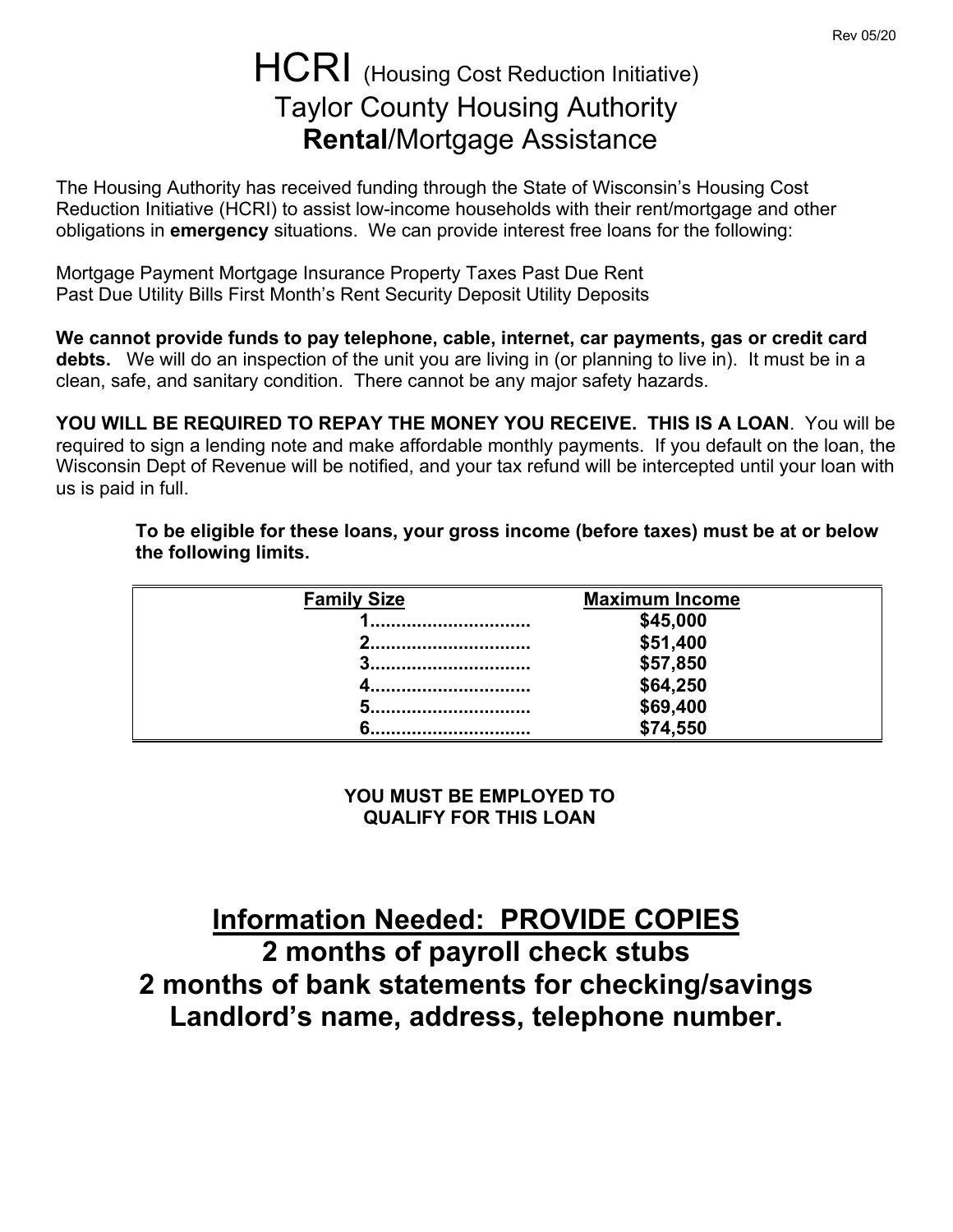## **Renters & Homeowners (Housing Cost Reduction Initiative) APPLICATION**

Date Received

| Date of Birth: ___________________                                                                            |                                                                                                                                                                                                                                                                                           |               |                |                     |                                                                                     |  |
|---------------------------------------------------------------------------------------------------------------|-------------------------------------------------------------------------------------------------------------------------------------------------------------------------------------------------------------------------------------------------------------------------------------------|---------------|----------------|---------------------|-------------------------------------------------------------------------------------|--|
|                                                                                                               |                                                                                                                                                                                                                                                                                           |               |                |                     |                                                                                     |  |
|                                                                                                               |                                                                                                                                                                                                                                                                                           |               |                |                     |                                                                                     |  |
|                                                                                                               |                                                                                                                                                                                                                                                                                           |               |                |                     |                                                                                     |  |
| List ALL members planning to live in the unit (include yourself)                                              |                                                                                                                                                                                                                                                                                           |               |                | <b>Relationship</b> |                                                                                     |  |
| <b>First Name, Last Name M.I.</b>                                                                             |                                                                                                                                                                                                                                                                                           | <u>D.O.B.</u> |                | to Applicant        | <b>Social Security #</b>                                                            |  |
|                                                                                                               |                                                                                                                                                                                                                                                                                           |               |                |                     |                                                                                     |  |
|                                                                                                               |                                                                                                                                                                                                                                                                                           |               | <b>INCOME</b>  |                     |                                                                                     |  |
| <b>Employer</b>                                                                                               |                                                                                                                                                                                                                                                                                           |               | <b>Address</b> |                     | <b>Monthly Gross Income</b>                                                         |  |
| SSI \$_____________ Social Security \$ _______________ Pension \$____________                                 |                                                                                                                                                                                                                                                                                           |               |                |                     | Unemployment \$ _____________ Other \$___________ Source of Other__________________ |  |
|                                                                                                               |                                                                                                                                                                                                                                                                                           |               |                |                     |                                                                                     |  |
|                                                                                                               | <b>ASSETS:</b> Name of Bank/Credit Union & Address<br><u>Checking:</u> example and the contract of the contract of the contract of the contract of the contract of the contract of the contract of the contract of the contract of the contract of the contract of the contract of the co |               |                |                     | <b>Account Balance</b>                                                              |  |
| Savings: example of the same state of the same state of the same state of the same state of the same state of |                                                                                                                                                                                                                                                                                           |               |                |                     | $\frac{1}{2}$                                                                       |  |
| <u>Stocks/Bonds: Engineering</u>                                                                              |                                                                                                                                                                                                                                                                                           |               |                |                     | $\frac{1}{2}$                                                                       |  |
|                                                                                                               |                                                                                                                                                                                                                                                                                           |               |                |                     | $\frac{1}{2}$                                                                       |  |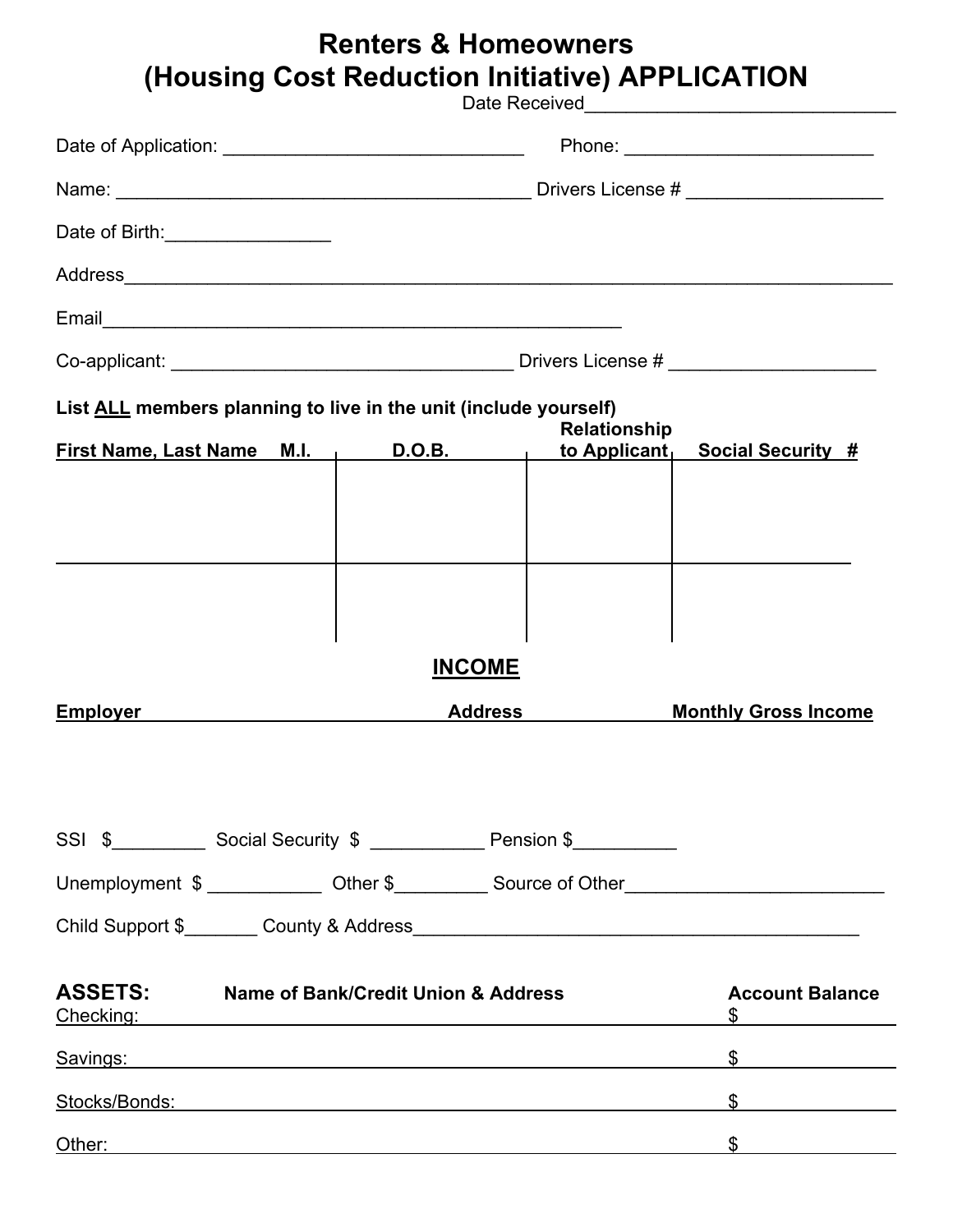### **HOMEOWNER APPLICANTS** *COMPLETE THIS PAGE AND THE NEXT PAGE*

| Mortgage Holder/Holders                                                                                                                                                                                                                                                                                                                                |
|--------------------------------------------------------------------------------------------------------------------------------------------------------------------------------------------------------------------------------------------------------------------------------------------------------------------------------------------------------|
| <b>Financial Institute Name and Address</b>                                                                                                                                                                                                                                                                                                            |
| <b>Financial Institute Name and Address</b>                                                                                                                                                                                                                                                                                                            |
| If yes: Name                                                                                                                                                                                                                                                                                                                                           |
| Are the property taxes paid up to date?<br>$\frac{1}{2}$                                                                                                                                                                                                                                                                                               |
| Are the utilities paid up to date?<br>$\frac{1}{2}$                                                                                                                                                                                                                                                                                                    |
| Name, address and phone number of utility companies:                                                                                                                                                                                                                                                                                                   |
| ,我们也不会有什么。""我们的人,我们也不会有什么?""我们的人,我们也不会有什么?""我们的人,我们也不会有什么?""我们的人,我们也不会有什么?""我们的人                                                                                                                                                                                                                                                                       |
| Is your home insured? No______Yes_______ Company________________________________                                                                                                                                                                                                                                                                       |
| How long have you owned this property? _________                                                                                                                                                                                                                                                                                                       |
| Do you have any judgments against you? Yes ________No____                                                                                                                                                                                                                                                                                              |
| If you lived here for less than two years, please give last address where you lived.                                                                                                                                                                                                                                                                   |
| Did you live at the last address by yourself? Yes ________No ______<br>If no with whom: $\sqrt{2}$ (1) $\sqrt{2}$ (1) $\sqrt{2}$ (1) $\sqrt{2}$ (1) $\sqrt{2}$ (1) $\sqrt{2}$ (1) $\sqrt{2}$ (1) $\sqrt{2}$ (1) $\sqrt{2}$ (1) $\sqrt{2}$ (1) $\sqrt{2}$ (1) $\sqrt{2}$ (1) $\sqrt{2}$ (1) $\sqrt{2}$ (1) $\sqrt{2}$ (1) $\sqrt{2}$ (1) $\sqrt{2}$ (1) |
| Do you have any felonies or drug related activities charged against you?<br>Yes _____ No ______ We do background checks through Tenant PI.                                                                                                                                                                                                             |
| <b>HOMEOWNER LOAN ASSISTANCE REQUESTED:</b>                                                                                                                                                                                                                                                                                                            |
|                                                                                                                                                                                                                                                                                                                                                        |
| PAST DUE UTILITIES Amount \$                                                                                                                                                                                                                                                                                                                           |
| HOMEOWNERS INSURANCE Amount \$                                                                                                                                                                                                                                                                                                                         |
|                                                                                                                                                                                                                                                                                                                                                        |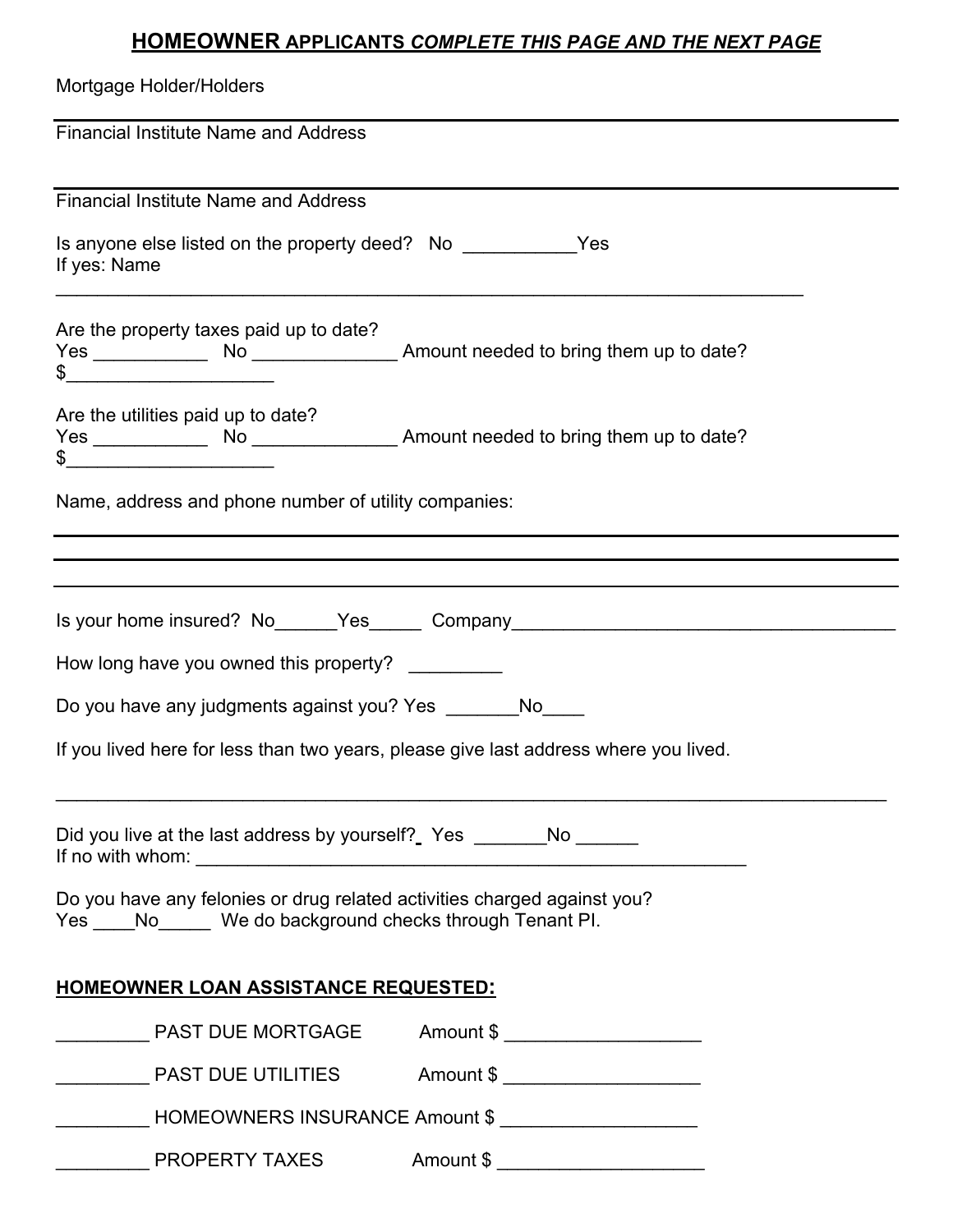#### **HOMEOWNERS APPLICANT CERTIFICATION:**

I/WE certify that the above information is true, accurate and complete to the best of my/our knowledge. I/We understand that giving false information is considered fraud and will result in loss of program benefits.

**\_\_\_\_\_\_\_\_\_\_\_\_\_\_\_\_\_\_\_\_\_\_\_\_\_\_\_\_\_\_\_\_\_\_\_\_\_\_\_\_\_\_\_\_\_\_\_\_\_\_\_\_\_\_\_\_\_\_\_\_\_\_\_\_\_\_\_\_\_\_\_\_\_\_\_\_\_\_\_\_**

**\_\_\_\_\_\_\_\_\_\_\_\_\_\_\_\_\_\_\_\_\_\_\_\_\_\_\_\_\_\_\_\_\_\_\_\_\_\_\_\_\_\_\_\_\_\_\_\_\_\_\_\_\_\_\_\_\_\_\_\_\_\_\_\_\_\_\_\_\_\_\_\_\_\_\_\_\_\_\_\_**

X<br>Signature of Homeowner Applicant<br>Date Signature of Homeowner Applicant

X \_\_\_\_\_\_\_\_\_\_\_\_\_\_\_\_\_\_\_\_\_\_\_\_\_\_\_\_\_\_\_\_\_\_\_\_\_\_\_\_\_\_\_\_\_\_ \_\_\_\_\_\_\_\_\_\_\_\_\_\_\_\_\_\_\_\_\_\_\_\_\_\_\_\_\_\_\_\_

Signature of Homeowner Applicant Date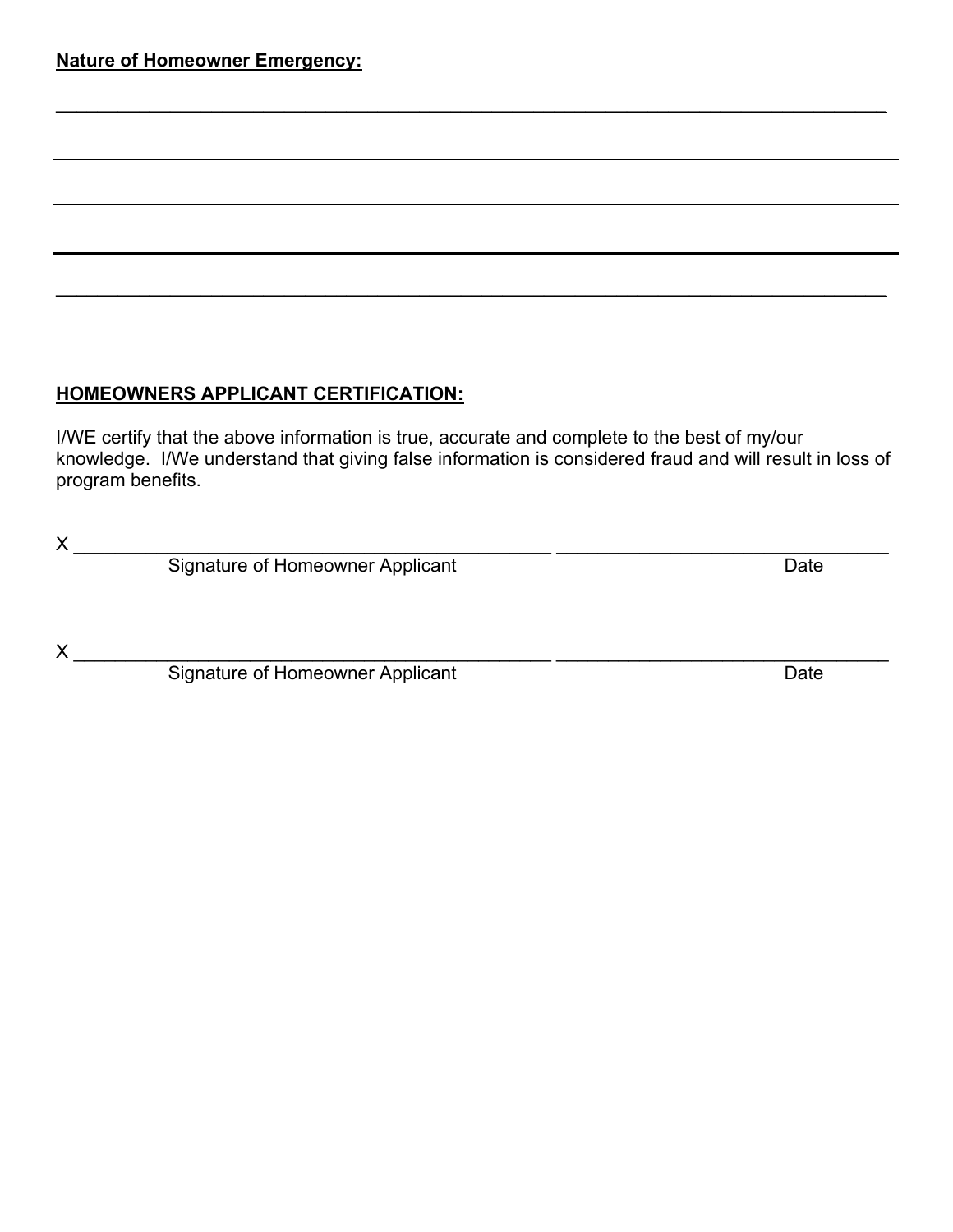### **RENTAL APPLICANTS** *COMPLETE THIS PAGE AND THE NEXT PAGE*

| <b>CURRENT LANDLORD:</b>                                                                               |  |    |    |
|--------------------------------------------------------------------------------------------------------|--|----|----|
| NAME:                                                                                                  |  |    |    |
| <b>ADDRESS:</b>                                                                                        |  |    |    |
| <b>PHONE NUMBER:</b>                                                                                   |  |    |    |
| <u>PREVIOUS LANDLORD:</u>                                                                              |  |    |    |
| <b>1. NAME:</b>                                                                                        |  |    |    |
| <b>ADDRESS:</b>                                                                                        |  |    |    |
| <b>PHONE NUMBER:</b>                                                                                   |  |    |    |
| Have you ever been served an eviction notice? ___________Yes _____________No<br>If Yes by whom & when: |  |    |    |
| Do you have any judgments against you through the court system? Yes<br>If Yes by whom & when:          |  |    | No |
| Do you have any overdue utility bills? ___________Yes ____________                                     |  | No |    |
| If Yes amount you owe, \$_______________Company Name_____________________________                      |  |    |    |
| Are you current on your rent? __________Yes ____________No                                             |  |    |    |
| <b>RENTERS ASSISTANCE REQUESTED:</b>                                                                   |  |    |    |
|                                                                                                        |  |    |    |
| _______________Past Due Utilities \$ _________________________                                         |  |    |    |
|                                                                                                        |  |    |    |
|                                                                                                        |  |    |    |
|                                                                                                        |  |    |    |
| ____________Security Deposit \$ ______________________________                                         |  |    |    |
|                                                                                                        |  |    |    |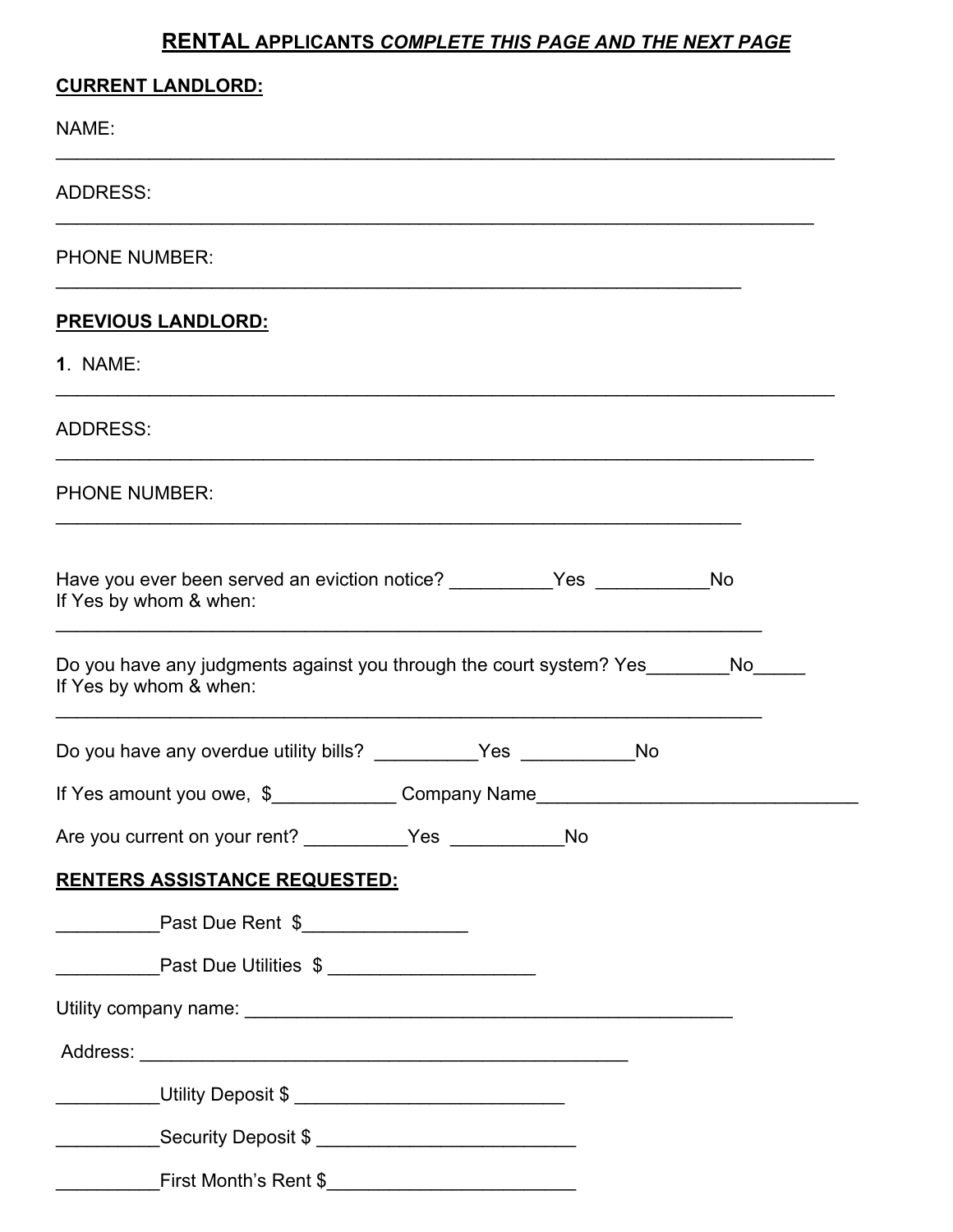Other Agencies Involved: \_\_\_\_\_\_\_\_\_\_\_\_\_\_\_\_\_\_\_\_\_\_\_\_\_\_\_\_\_\_\_\_\_\_\_\_\_\_\_\_\_\_\_\_\_\_\_\_\_\_\_\_\_\_\_\_\_\_\_\_

Referred By: \_\_\_\_\_\_\_\_\_\_\_\_\_\_\_\_\_\_\_\_\_\_\_\_\_\_\_\_\_\_\_\_\_\_\_\_\_\_\_\_\_\_\_\_\_\_\_\_\_\_\_\_\_\_\_\_\_\_\_\_\_\_\_\_\_\_\_\_\_\_

\*Have you received rent assistance in the last year?

Yes \_\_\_\_\_\_\_\_\_\_\_\_ No \_\_\_\_\_\_\_\_\_\_\_\_\_\_

CURRENT EMERGENCY: (A brief statement of your current situation)

#### **RENTER APPLICANT'S CERTIFICATION:**

I/We certify that the information in this application is true, accurate and complete to the best of my/our knowledge. I/We understand that giving false information is considered fraud and will result in loss of program benefits & possible criminal charges.

X \_\_\_\_\_\_\_\_\_\_\_\_\_\_\_\_\_\_\_\_\_\_\_\_\_\_\_\_\_\_\_\_\_\_\_\_\_\_\_\_\_\_\_\_\_\_\_\_\_\_\_\_\_\_\_\_\_\_\_\_\_\_\_\_\_\_\_\_\_\_\_\_\_\_\_

Signature of Renter Applicant **Date** Date

X \_\_\_\_\_\_\_\_\_\_\_\_\_\_\_\_\_\_\_\_\_\_\_\_\_\_\_\_\_\_\_\_\_\_\_\_\_\_\_\_\_\_\_\_\_\_\_\_\_\_\_\_\_\_\_\_\_\_\_\_\_\_\_\_\_\_\_\_\_\_\_\_\_\_\_

Signature of Renter Applicant Date Controller and Date Date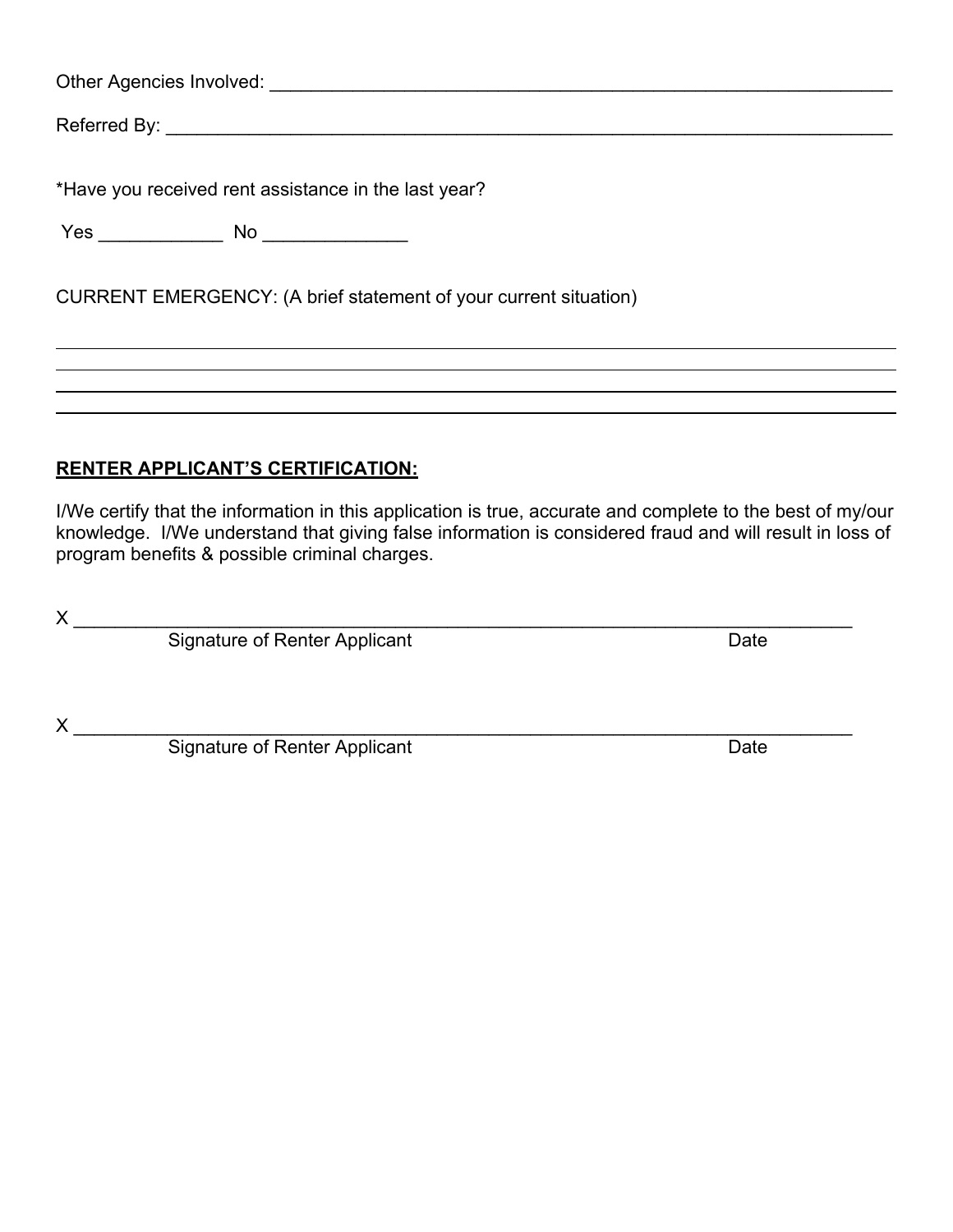#### **CONFLICT OF INTEREST**

A program requirement is that the applicant identify and disclose any potential conflict of interest. Conflict of interest may arise if an applicant for a loan is related by family or business ties to any employee, elected or appointed official or agent of a unit of local government who exercises any functions or responsibilities with respect to the Community Development Block Grant program activities. Below is a list of people whose work is related to the program. Please indicate in the space provided if you have family or business ties with any of those persons.

- \*\* Family ties are defined as: <br> \* Spouse
	- \* Fiancée/Fiancé
		- \* Children and Children-in-Law
		- \* Brothers and Brothers-in-Law
		- \* Sisters and Sisters-in-Law
		- \* Parents and Parents-in-Law
		- \* Anyone who receives more than 50% of their support from the covered person (e.g., adopted child, foster child)

| <b>OFFICE</b>       | <b>NAME OF</b><br><b>OFFICIAL</b> | <b>No</b><br><b>Ties</b> | <b>Business</b><br><b>Ties</b> | <b>Family</b><br><b>Ties</b> | Explain any relationship that exists |
|---------------------|-----------------------------------|--------------------------|--------------------------------|------------------------------|--------------------------------------|
| <b>TCHA Board</b>   | <b>Charles Webster</b>            |                          |                                |                              |                                      |
|                     | <b>Susan Swiantek</b>             |                          |                                |                              |                                      |
|                     | Lisa Carbaugh                     |                          |                                |                              |                                      |
|                     | <b>Tammy Mann</b>                 |                          |                                |                              |                                      |
|                     | Joe Tomandl                       |                          |                                |                              |                                      |
| <b>TCHA Staff</b>   | Jessica Mudgett                   |                          |                                |                              |                                      |
| <b>County Board</b> |                                   |                          |                                |                              |                                      |
| Dist. 1             | Lisa Carbaugh                     |                          |                                |                              |                                      |
| Dist. 2             | <b>Gregory Knight</b>             |                          |                                |                              |                                      |
| Dist. 3             | <b>Susan Swiantek</b>             |                          |                                |                              |                                      |
| Dist. 4             | <b>Michael Bub</b>                |                          |                                |                              |                                      |
| Dist. <sub>5</sub>  | Jim Metz                          |                          |                                |                              |                                      |
| Dist. 6             | <b>Scott Mildbrand</b>            |                          |                                |                              |                                      |
| Dist. 7             | Lorie Floyd                       |                          |                                |                              |                                      |
| Dist. 8             | <b>Charles Zenner</b>             |                          |                                |                              |                                      |
| Dist. 9             | Diane J. Albrecht                 |                          |                                |                              |                                      |
| <b>Dist. 10</b>     | <b>Catherine Lemke</b>            |                          |                                |                              |                                      |
| <b>Dist. 11</b>     | James Gebauer                     |                          |                                |                              |                                      |
| <b>Dist. 12</b>     | <b>Rollie Thums</b>               |                          |                                |                              |                                      |
| <b>Dist. 13</b>     | Lester B. Lewis                   |                          |                                |                              |                                      |
| <b>Dist. 14</b>     | <b>Myron Brooks</b>               |                          |                                |                              |                                      |
| Dist. 15            | Lynette Rosmeyer                  |                          |                                |                              |                                      |
| <b>Dist. 16</b>     | <b>Raymond Soper</b>              |                          |                                |                              |                                      |
| <b>Dist. 17</b>     | <b>Rodney Adams</b>               |                          |                                |                              |                                      |
| <b>County Clerk</b> | Andria Farrand                    |                          |                                |                              |                                      |
| <b>County Atty</b>  | <b>Courtney Graff</b>             |                          |                                |                              |                                      |